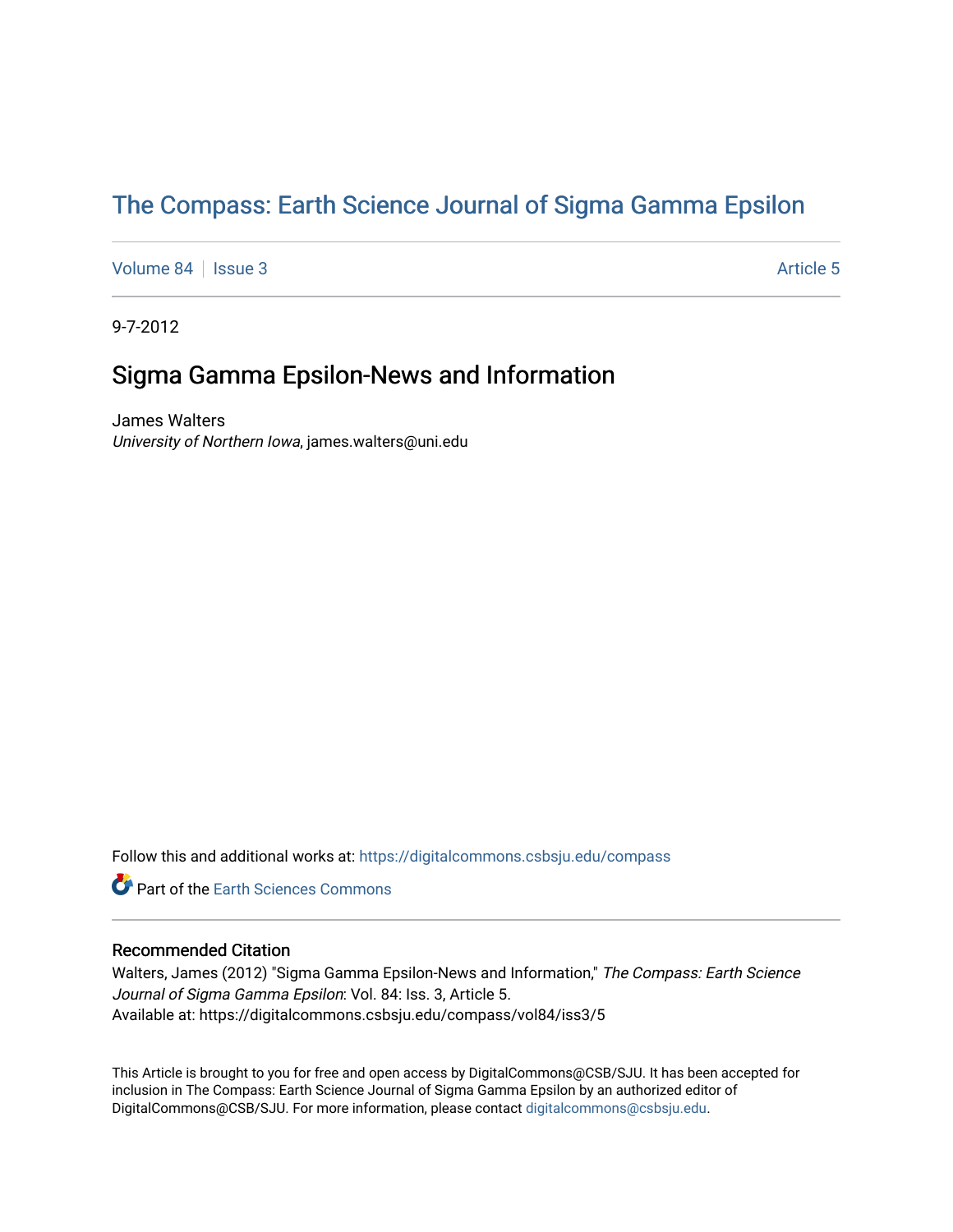

### **Sigma Gamma Epsilon-News and Information**

### **CALL TO CONVENTION**

The 42<sup>nd</sup> Biennial Convention of the Society of Sigma Gamma Epsilon will be held in Charlotte, NC on November 3, 2012, prior to the Geological Society of America Annual Meeting. The schedule is planned in hopes that this will be a convenient and reasonable time slot for those planning to attend GSA. We welcome and urge Chapters to send more than one member if possible. Chapter Advisors are also welcome and encouraged to attend.

The Convention will be a somewhat abbreviated SGE business meeting (no field trip). It will run from 8:00 am to 4:30 pm and be held in the Providence Ballroom 1 of the Westin Charlotte Hotel. In addition to being a lot of fun, these Conventions are very important because they provide an opportunity for Chapters to set policy for this student-run organization. Your national officers advise and carry out the policies established at the national Conventions. The SGE National Office will provide a stipend of \$200 to each Chapter delegate and National Officer, and a stipend of \$25 for each Chapter alternate and Chapter Advisor. Stipends will be paid at the conclusion of the Convention, so full participation in the Convention is required. All participants will also be provided a continental breakfast and money toward purchase of your lunch. Each active Chapter can send only 1 delegate but any number of alternates. All attendees can participate in committees and discussions, but only delegates are permitted to vote.

The Registration form and Committee form are included in this mailing. They can also be accessed at the SGE Website at [http://www.sigmagammaepsilon.com.](http://www.sigmagammaepsilon.com/) Please return these forms, either by mail or electronically to [even@sigmagammaepsilon.com,](mailto:even@sigmagammaepsilon.com) as soon as possible and no later than October 1. There is no registration fee for the 2012 SGE Convention. If your Chapter has any business it would like to have discussed at the meeting, please e-mail it to me so that I can add it to the Convention agenda.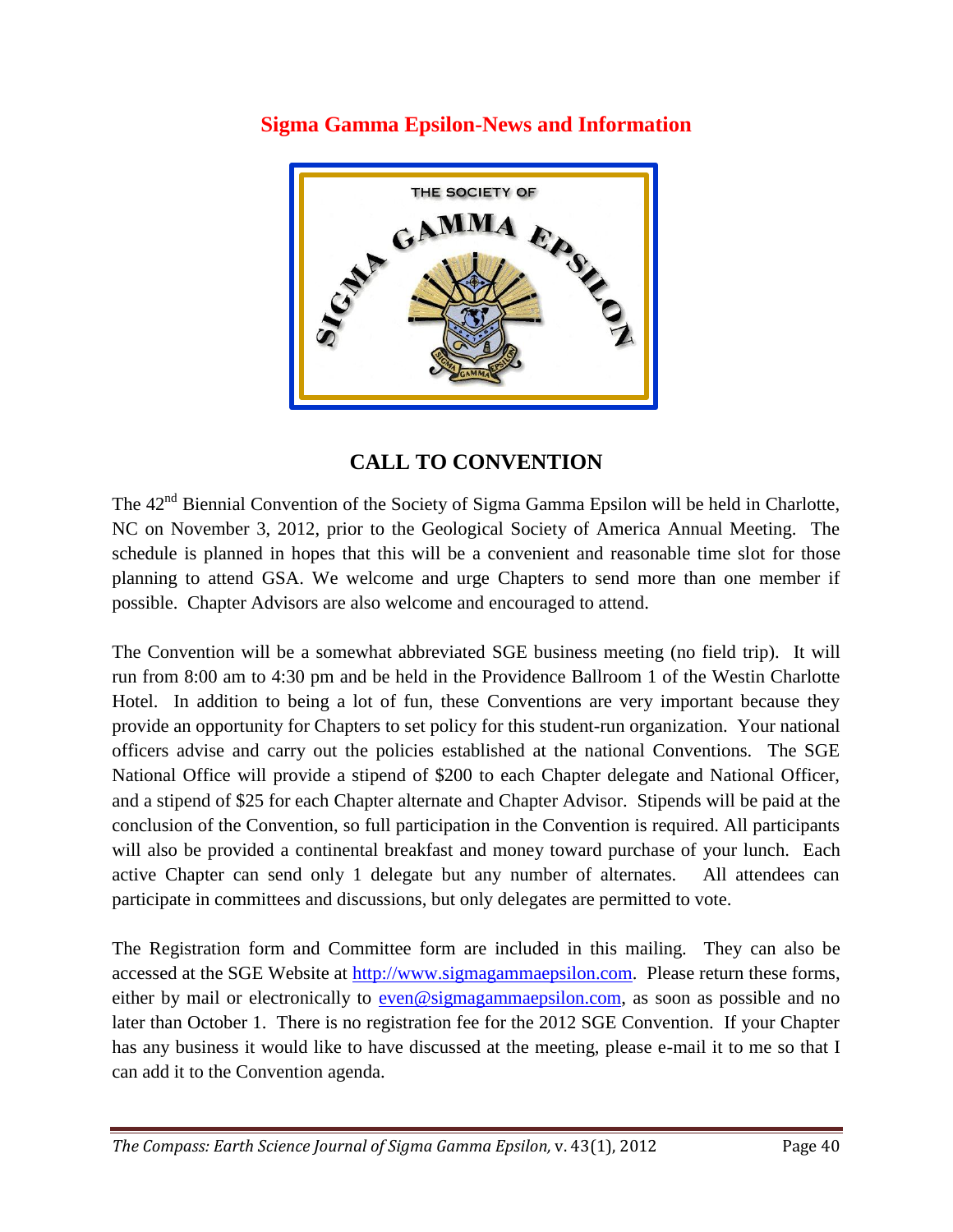One of the important tasks the student delegates will undertake is the election of the National President and Vice Presidents. Current SGE President, Dr. Erika Elswick, at Indiana University is eligible for re-election, as are all of the SGE Vice Presidents. If any Chapter advisor is interested in serving as a national officer of SGE, they should contact Erika [\(eelswick@indiana.edu\)](mailto:eelswick@indiana.edu) in advance of the convention

Please note that each Chapter is to prepare a typed summary of its activities since the last SGE convention in spring 2010 at Indiana University. National Officers are to prepare a summary of overall activities in their Province since the last convention. You are also asked to bring an electronic copy of your report, or e-mail it to prior to the Convention to [even@sigmagammaepsilon.com.](mailto:even@sigmagammaepsilon.com) Each Chapter delegate and National Officer will present a brief summary of his or her report at the Convention. These reports will be published in the *Compass* at a later date.

I look forward to seeing many of you in Charlotte!

Sincerely,

James C. Walters National Secretary-Treasurer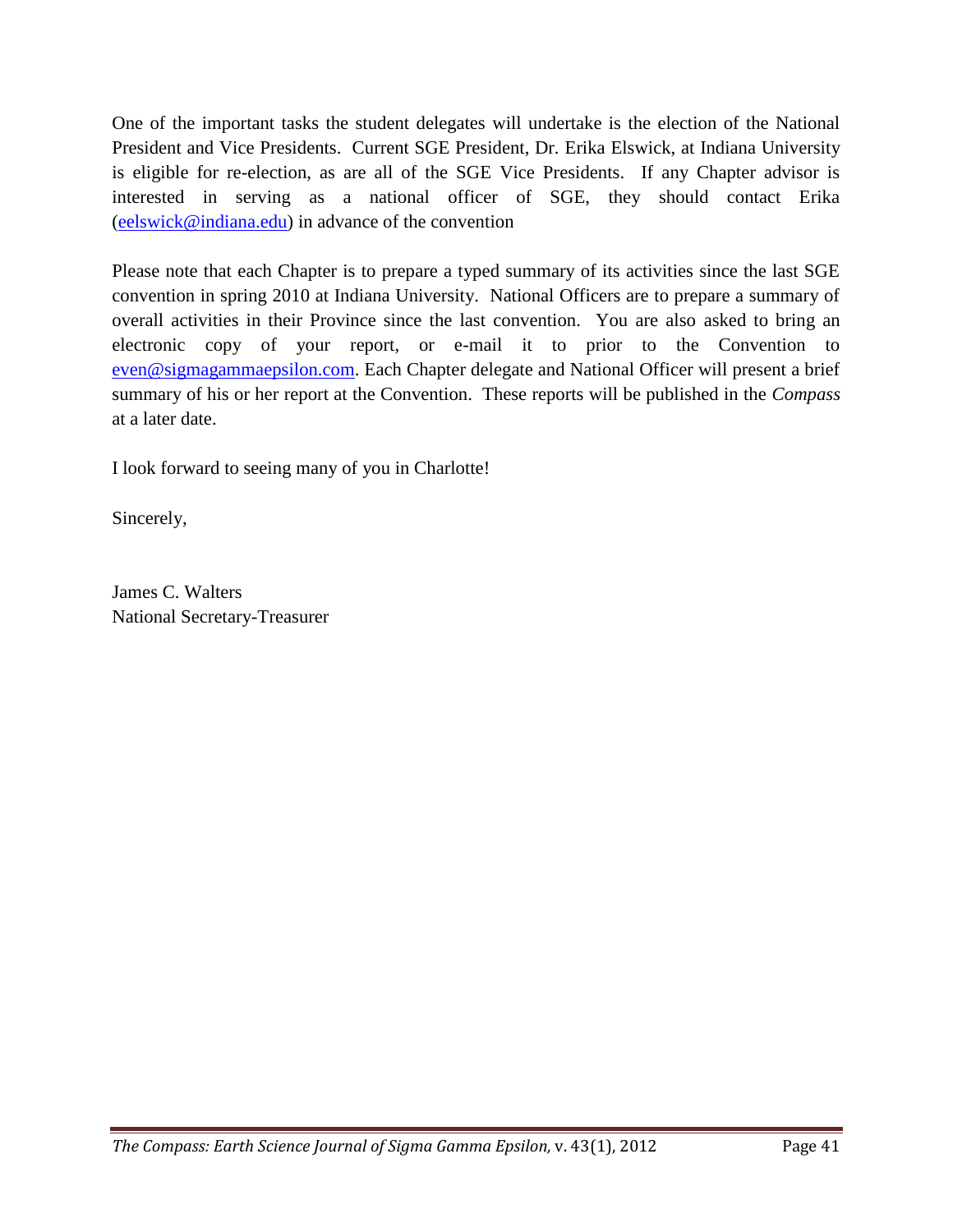

## **Convention Agenda**

#### **Friday, November 2**

Arrival; Check into hotels

#### **Saturday, November 3**

- 8:00 Meet in the The Westin Charlotte (see map), Providence Ballroom 1 on the Lobby Level Introductions; start of Convention Officer/Chapter reports
- 9:00 Continental breakfast
- 9:30 Officer/Chapter reports continued
- 11:30 Break into committees
- 12:00 Working lunch; committees
- 1:00 Continue with Chapter/Officer reports if needed; committee deliberations
- 2:30 Committee reports/discussions/decisions through delegate voting
- 4:30 Activities conclude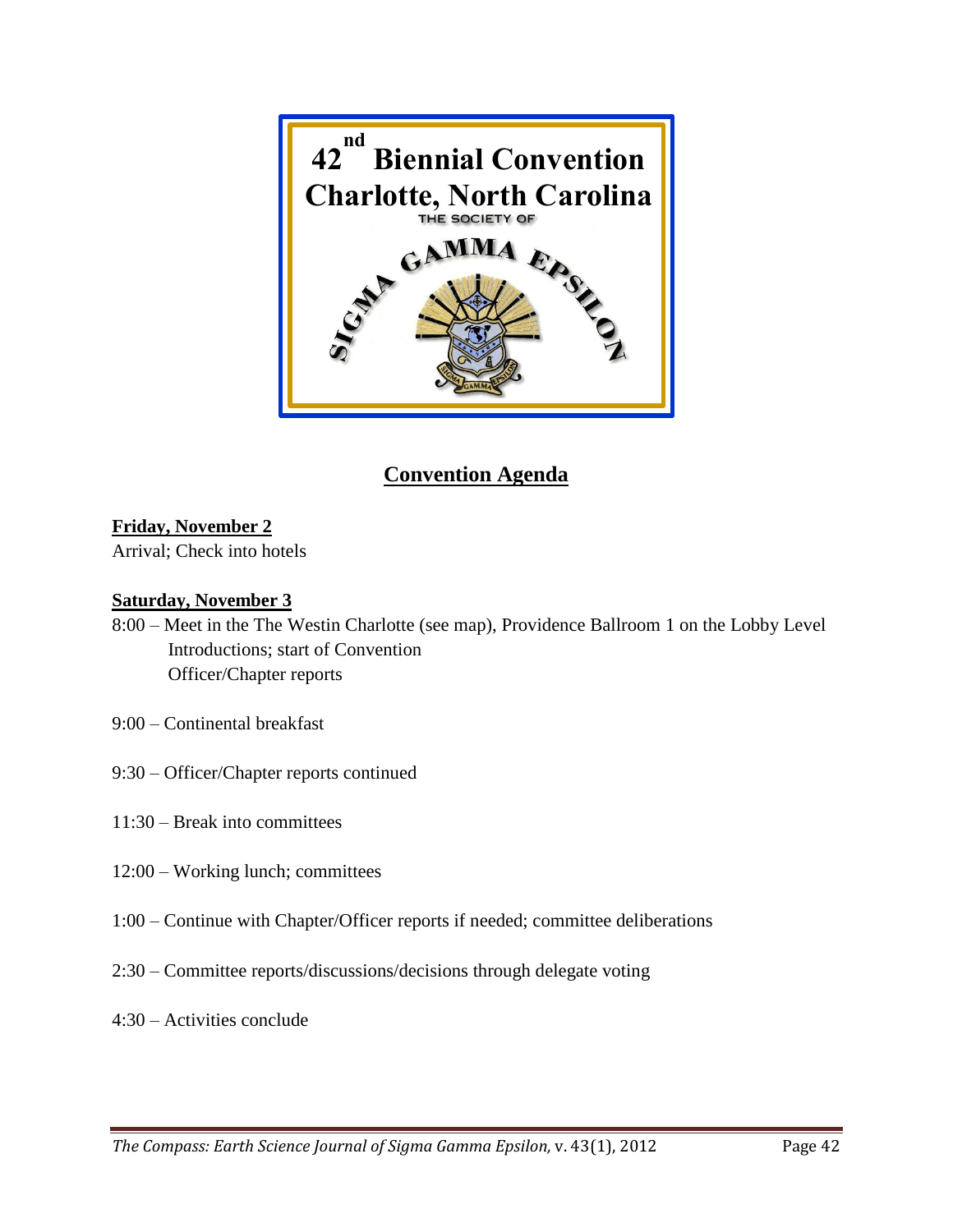**Location of the The Westin Charlotte:**

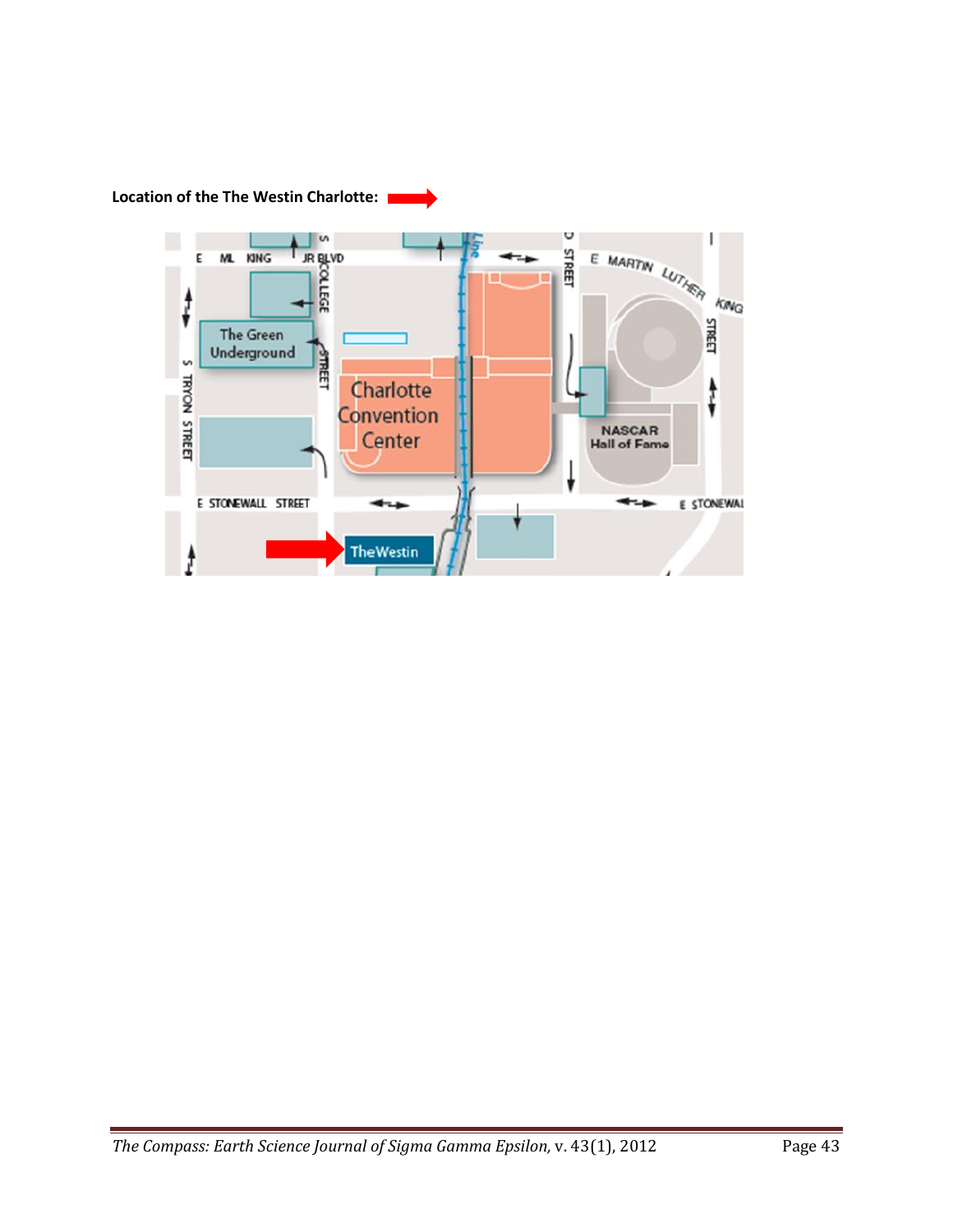

## **REGISTRATION**

*Please Print Clearly* (One Name per Form)

| <b>Position</b> (please circle one): Delegate Alternate |  |  | Advisor | National Officer                                                                                              |  |  |
|---------------------------------------------------------|--|--|---------|---------------------------------------------------------------------------------------------------------------|--|--|
|                                                         |  |  |         |                                                                                                               |  |  |
|                                                         |  |  |         | Fax Number                                                                                                    |  |  |
|                                                         |  |  |         |                                                                                                               |  |  |
|                                                         |  |  |         |                                                                                                               |  |  |
|                                                         |  |  |         | E-Mail 2008 2008 2010 2021 2022 2023 2024 2022 2022 2023 2024 2022 2023 2024 2022 2023 2024 2022 2023 2024 20 |  |  |

*I certify that the student listed above is eligible to participate in the 42nd Biennial Convention of Sigma Gamma Epsilon.*

(Advisor Signature)

#### **PLEASE RETURN COMPLETED FORM BY October 1, 2012 to:**

**Mail Email**  Dr. James C. Walters even were even were even were even were even were even were even were even were even were even were even were even were even were even were even were even were even were even were even were even were e SGE National Secretary-Treasurer Dept. of Earth Science – Latham Hall **Fax** University of Northern Iowa (319) 273-7124 Cedar Falls, Iowa 50614-0335

*\_\_\_***\_\_\_\_\_\_\_\_\_\_\_\_\_\_\_\_\_\_\_\_\_\_\_\_\_\_\_\_\_\_\_\_\_\_\_\_\_\_**

*(Please complete committee form on the reverse side)*

*The Compass: Earth Science Journal of Sigma Gamma Epsilon, v. 43(1), 2012* Page 44